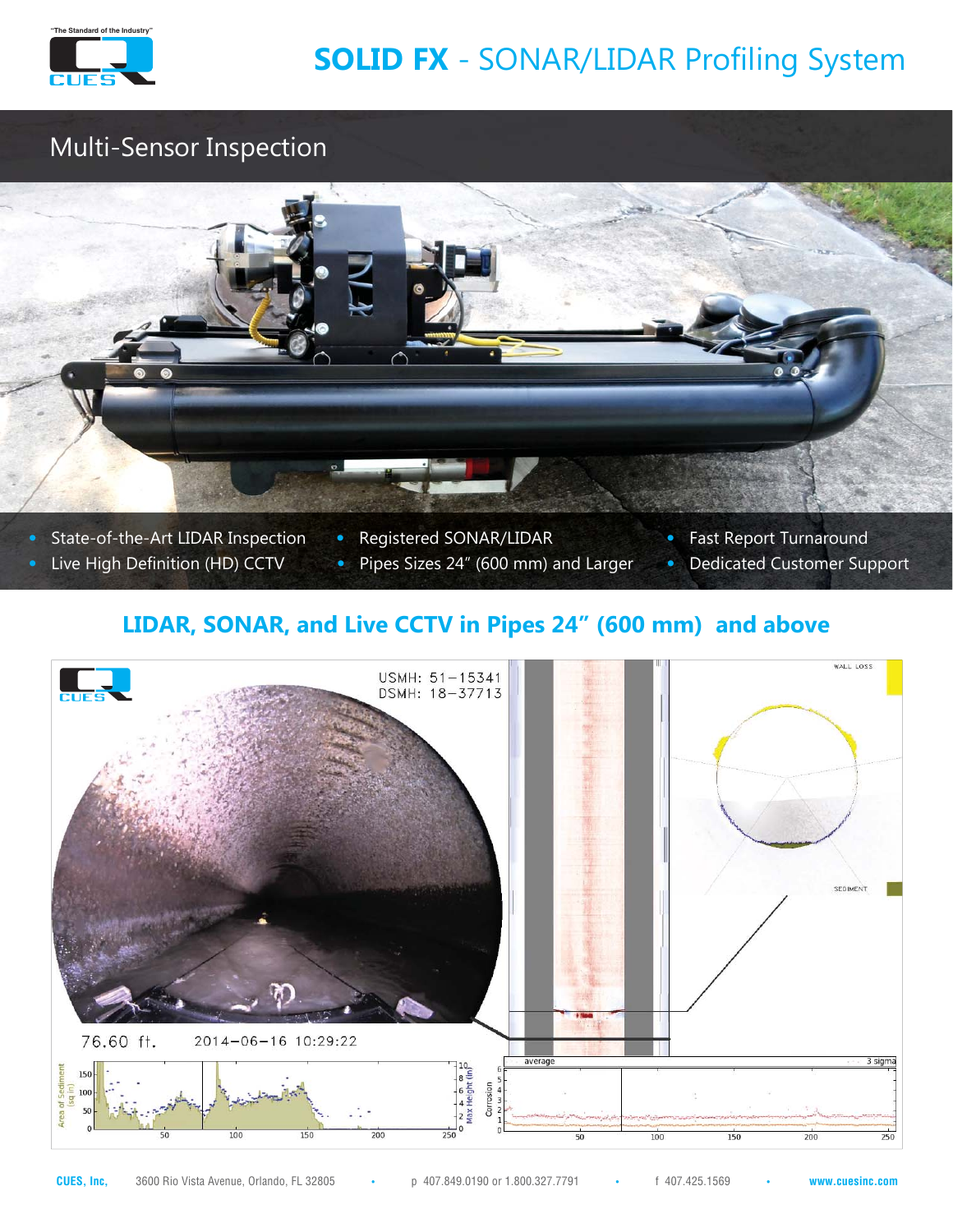

## **SOLID FX** - SONAR/LIDAR Profiling System

#### **SOLID FX Specification:**

### **1.0 Profiling LIDAR Specification**

- 1. The Light Detection And Ranging (LIDAR) must be specifically configured as a pipe profiling LIDAR that uses time-of-light ranging principle. Specifically excluded is Structured Light (SL) ranging systems that use a camera and laser wand/light ring or other types of scanner with degrading z-axis accuracy as the pipe diameter increases. In addition, the pipe profiling LIDAR must have the following characteristics:
	- a) The LIDAR unit (sensor that is placed within the pipeline) must be protected by a mechanical housing that is specifically designed to survive the rigors of the sewer environment.
	- b) The LIDAR housing shall have IP 67 or better.
	- c) The LIDAR unit shall be "fog" resistance by providing at least 3 multi-echo distance measurements per step. (Note this is an es sential feature for obtaining accurate LIDAR data in cold weather, hot condensing, or high humidity conditions where the tendency to induce fog into the pipeline or condensation on the sensor is the greatest)
- 2. The LIDAR system shall be capable of transmitting continuous, multi-echo range and bearing data from the LIDAR unit within the pipeline to topside view ing station.
	- a. The transmission of the LIDAR data shall be digital.
	- b. The transmission of the LIDAR data shall be continuous.
	- c. The transmitted data shall be logged in digital format for subsequent viewing and analysis operations.
- 3. The LIDAR unit within the pipeline shall be capable of operation in pipes 24" to 240" (600 mm to 6,000 mm). Also, the LIDAR unit shall have the following properties:
	- a. The range estimation mode of the LIDAR unit shall be time-of-flight.
	- b. The LIDAR unit shall be capable of scanning at least 40 times per second.
	- c. The Near Field Ranging Limit: shall not exceed 0.1 meters.
	- d. The Far Field Ranging Limit shall be at least 30 meters.
	- e. The LIDAR sensor Field of View shall be 270 degree arch.
	- f. The Operating Wavelength shall be near infra red range (not visible to the naked eye) with a nominal value of 905 nm.
	- g. The Angular Resolution shall be 0.25 degrees or better.
	- h. The Accuracy shall be at least +- 30mm at 10 meters.

#### **2.0 Profiling SONAR Specification**

- 1. The SONAR system must be specifically designed as a sewer pipe profiling system that uses high frequency sound waves to obtain profiles from the submerged section of the pipes. In addition, the pipe profiling sonar must have the following general characteristics:
	- a. The SONAR unit (sensor that is placed within the pipeline) must be protected by a mechanical housing that is specifically designed to survive the rigors of the sewer environment.
		- b. The SONAR unit shall be depth rated to at least 1000m.
		- c. The SONAR unit shall have integrated pitch and roll sensing.
- 2. The SONAR system shall be capable of transmitting continuous SONAR data from the SONAR unit within the pipeline to topside viewing station.
	- a. The transmission of the SONAR data shall be digital.
	- b. The transmission of the SONAR data shall be continuous.
	- c. The transmitted data shall be logged in digital format for subsequent viewing and analysis operations.
- 3. The SONAR unit within the pipeline shall be capable of operation in pipes 24" to 240" (600 mm to 6,000 mm). In addition, the SONAR unit shall have the following properties:
	- a. The Near Field Ranging Limit shall be at least 0.125 meters.
	- b. The Far Field Ranging Limit shall be at least 6 meters.
	- c. The Min Detectable Range shall be at least 50 millimeters.
	- d. THE SONAR unit shall support the following Variable Range Scales:
		- i. 0.125 m, 0.25m , 0.5 m, 0.75 m, and
			- ii. [1-6] m.
	- e. The SONAR unit Step Size shall be at least 0.9 degrees.
	- f. The SONAR unit shall support continuous Train Angles, e.g. Continuous Rotation.
	- g. The SONAR unit shall have an unobstructed Field of View: of 360 degree.
	- h. The SONAR unit shall support a Scanning Speed no smaller than 360 degrees in 1.3 sec.
	- i. The SONAR unit Frequency shall be at least 2.25 Mhz. to ensure the highest possible resolution of resultant data.
	- j. The SONAR unit Transducer Beam Width shall not exceed 1.4 degree conical.
	- k. The SONAR unit Range Resolution shall be at least 1/250 (e.g. 1mm at 250 mm).